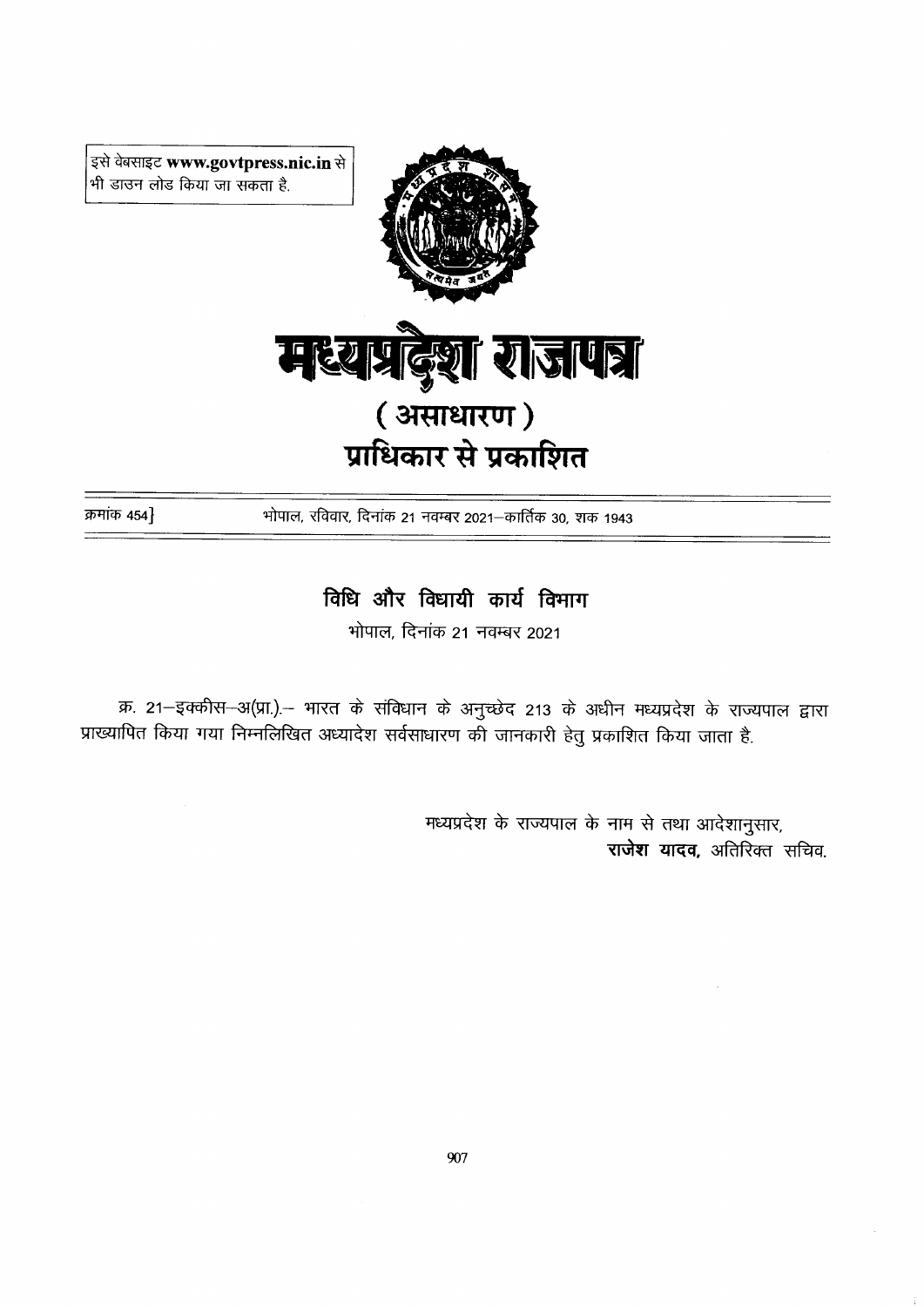मध्यप्रदेश अध्यादेश क्रमांक १४ सन् २०२१

मध्यप्रदेश पंचायत राज एवं ग्राम स्वराज (संशोधन) अध्यादेश, २०२१

"मध्य प्रदेश राजपत्र (असाधारण)" में दिनांक 21 नवम्बर, 2021 को प्रथम बार प्रकाशित किया गया

भारत गणराज्य के बहत्तरवें वर्ष में राज्यपाल द्वारा प्रख्यापित किया गया।

मध्यप्रदेश पंचायत राज एवं ग्राम स्वराज अधिनियम, १९९३ को और संशोधित करने हेतु अध्यादेश।

यत:, राज्य के विधान-मंडल का सत्र चालू नहीं है और मध्यप्रदेश के राज्यपाल का यह समाधान हो गया है कि ऐसी परिस्थितियां विद्यमान हैं, जिनके कारण यह आवश्यक हो गया है कि वे तुरंत कार्रवाई करें;

अतएव, भारत के संविधान के अनुच्छेद २१३ के खण्ड (१) द्वारा प्रदत्त शक्तियों को प्रयोग में लाते हुए, मध्यप्रदेश के राज्यपाल निम्नलिखित अध्यादेश प्रख्यापित करते हैं :-

१. इस अध्यादेश का संक्षिप्त नाम मध्यप्रदेश पंचायत राज एवं ग्राम स्वराज संक्षिप्त नाम. (संशोधन) अध्यादेश, २०२१ है।

२. इस अध्यादेश के प्रवर्तित रहने की कालावधि के दौरान, मध्यप्रदेश पंचायत राज

मध्यप्रदेश अधिनियम क्रमांक १ सन् १९९४ का अस्थाई रूप से संशोधित किया जाना.

एवं ग्राम स्वराज अधिनियम, १९९३ (क्रमांक १ सन् १९९४) (जो इसमें इसके पश्चात् मूल अधिनियम के नाम से निर्दिष्ट है) धारा ३ में विनिर्दिष्ट

संशोधन के अध्यधीन रहते हुए प्रभावी होगा ।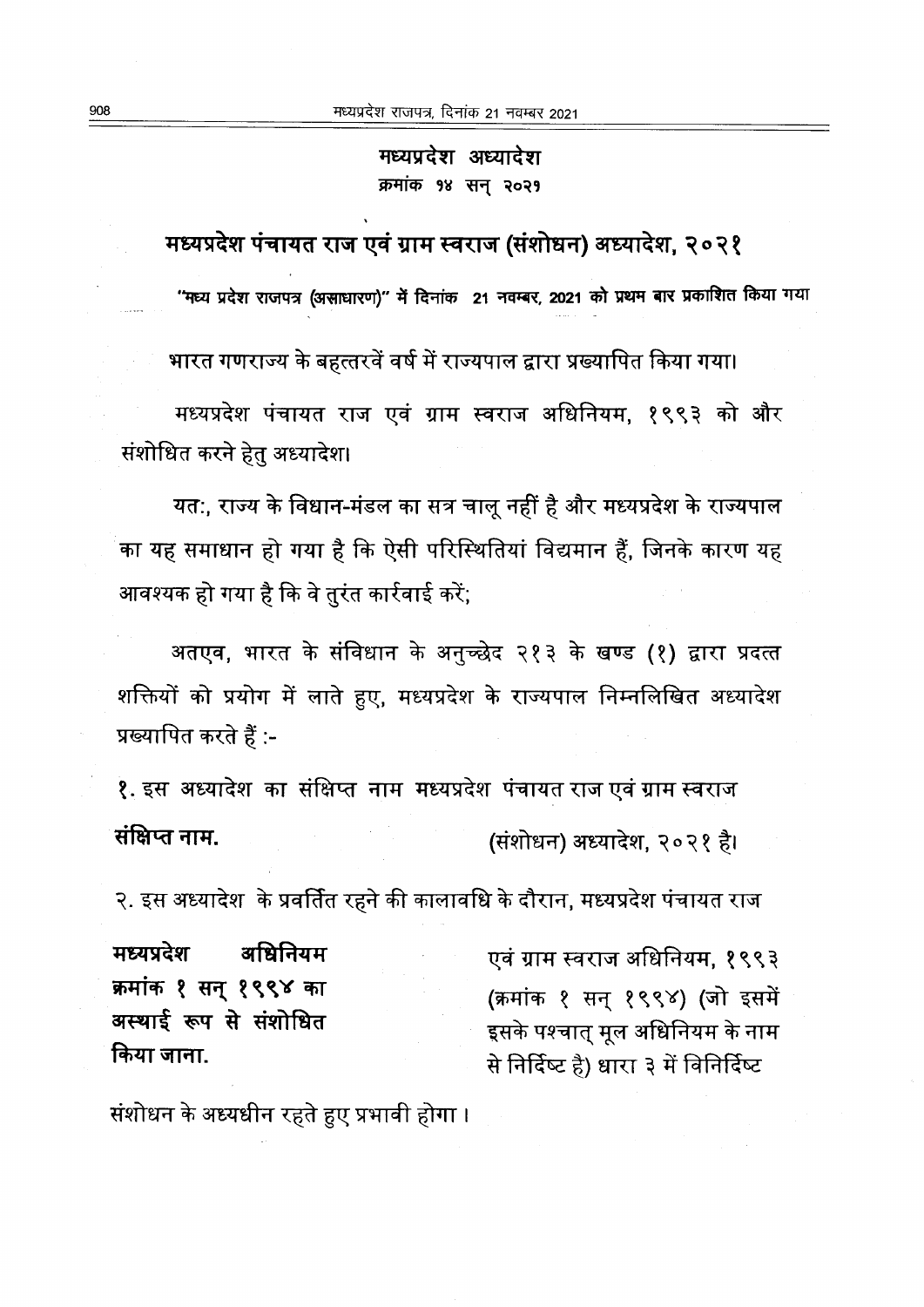३. मूल अधिनियम की धारा ९ के पश्चात, निम्नलिखित धारा अंत:स्थापित की

धारा ९क का अंत:स्थापन.

जाए, अर्थातु :-

९क. इस अधिनियम में अंतर्विष्ट किसी बात के होते हुए भी, जहां ग्राम

कतिपय अवधि की समाप्ति के पश्चात् पंचायतों के भावी परिसीमन अथवा विभाजन का निरस्तीकरण समझा जाना.

पंचायत या उसके वार्डों अथवा जनपट पंचायत या उसके निर्वाचन क्षेत्रों अथवा जिला पंचायत या उसके निर्वाचन क्षेत्रों का परिसीमन अथवा विभाजन ऐसी पंचायत के कार्यकाल की

समाप्ति के पूर्व किया जाता है किन्तु ऐसी पंचायत के निर्वाचन की अधिसूचना राज्य निर्वाचन आयोग द्वारा किसी भी कारण से उक्त परिसीमन अथवा विभाजन के प्रकाशन की तारीख से एक वर्ष के भीतर जारी नहीं की जाती है, वहां उसके निम्नलिखित परिणाम होंगे :–

- (एक) इस प्रकार प्रकाशित ग्राम पंचायतों या उसके वार्डों अथवा जनपद पंचायतों या उसके निर्वाचन क्षेत्रों अथवा जिला ग्राम पंचायत या उसके निर्वाचन क्षेत्रों का परिसीमन अथवा विभाजन उस तारीख से एक वर्ष की अवधि की समाप्ति के पश्चात् निरस्त समझा जाएगा, जिस तारीख को उक्त परिसीमन अथवा विभाजन प्रकाशित हुआ था;
- (दो) ग्राम पंचायतों या उनके वार्डों अथवा जनपद पंचायतों या उनके निर्वाचन क्षेत्रों अथवा जिला पंचायतों या उनके निर्वाचन क्षेत्रों का निर्वाचन उस परिसीमन अथवा विभाजन के आधार पर किया जायेगा जो उनकी संबंधित अवधि की समाप्ति के ठीक पहले विद्यमान थे;
- (तीन) ग्राम पंचायतों या उनके वार्डों या जनपद पंचायतों या उनके निर्वाचन क्षेत्रों अथवा जिला पंचायतों या उनके निर्वाचन क्षेत्रों के प्रवर्ग उन्हीं प्रवर्गों के लिए आरक्षित बने रहेंगे जैसे कि वे उनकी संबंधित अवधि की समाप्ति पर थे: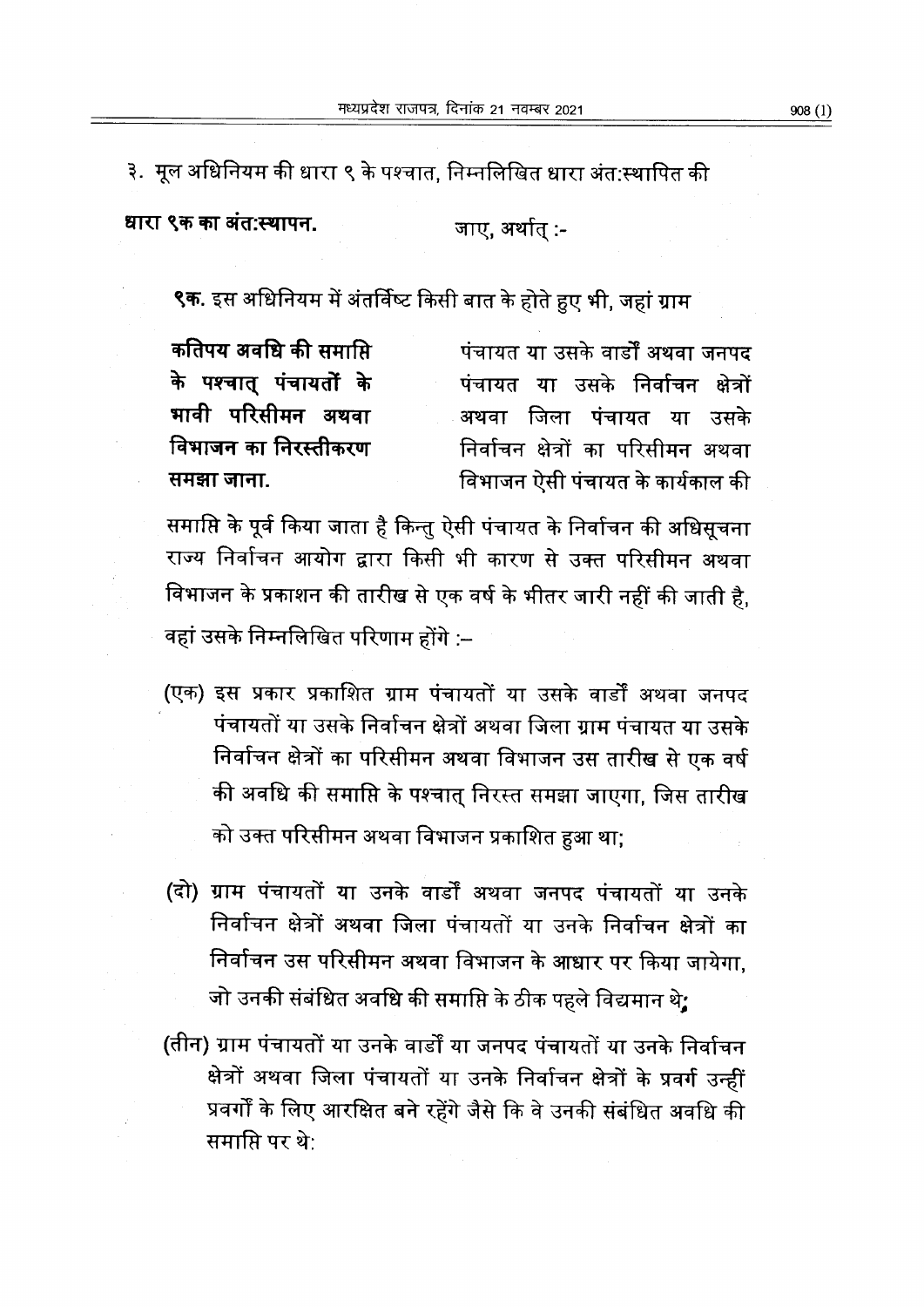परन्तु उपरोक्त परिणाम, ऐसी ग्राम पंचायतों अथवा उनके वॉर्डों या जनपद पंचायतों अथवा उनके निर्वाचन क्षेत्रों या जिला पंचायतों अथवा उनके निर्वाचन क्षेत्रों, जो संबंधित पंचायतों के अंतिम निर्वाचन के पश्चात् किसी नगरीय क्षेत्र की अधिसूचना के कारण परिसीमित या विभाजित किए गए थे, के संबंध में लागू नहीं होंगे ।"।

> मंगूमाई छ. पटेल राज्यपाल, मध्यप्रदेश.

भोपाल: तारीख: 18 नवम्बर 2021

## भोपाल. दिनांक 21 नवम्बर 2021

क्र. 21–इक्कीस–अ(प्रा.).– भारत के संविधान के अनुच्छेद 348 के खण्ड (3) के अनुसरण में, मध्यप्रदेश पंचायत राज एवं ग्राम स्वराज (संशोधन) अध्यादेश, 2021 (क्रमांक 14 सन् 2021) का अंग्रेजी अनुवाद राज्यपाल के प्राधिकार से एतद्द्वारा प्रकाशित किया जाता है.

> मध्यप्रदेश के राज्यपाल के नाम से तथा आदेशानुसार, राजेश यादव, अतिरिक्त सचिव,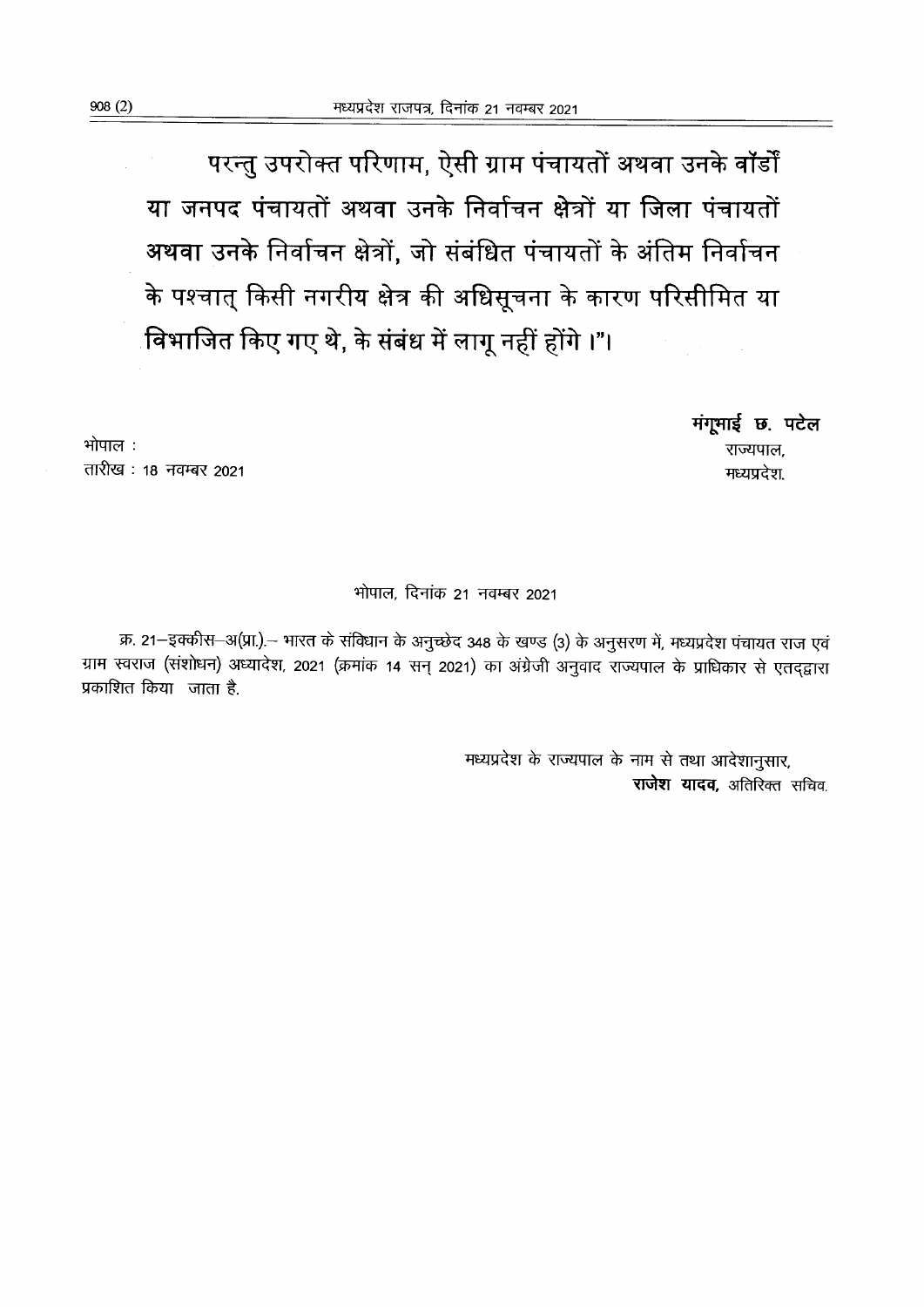## MADHYA PRADESH ORDINANCE No. 14 of 2021

## THE MADHYA PRADESH PANCHAYAT RAJ AVAM GRAM SWARAJ (SANSHODHAN) ADHYADESH, 2021

First published in the "Madhya Pradesh Gazette (Extra-ordinary)", dated the 21<sup>st</sup> November 2021.

Promulgated by the Governor in the seventy-second year of the Republic of India.

An Ordinance further to amend the Madhya Pradesh Panchayat Raj Avam Gram Swaraj Adhiniyam, L993.

Whereas, the State Legislature is not in session and the Governor of Madhya Pradesh is satisfied that circumstances exist which render it necessary for him to take immediate action;

Now, therefore, in exercise of the powers conferred by clause (1) of article 213 of the Constitution of India, the Governor of Madhya Pradesh is pleased to promulgate the following Ordinance:-

1. This Ordinance may be called the Madhya Pradesh Panchayat Raj Short title. **Avam Gram Swaraj (Sanshodhan)** Adhyadesh,2O2l.

2. During the period of operation of this Ordinance, the Madhya Pradesh Madhya Pradesh Act Panchayat Raj Avam Gram No. 1 of 1994 to be Swaraj Adhiniyam, 1993 (No. 1 temporarily amended. The of 1994) (hereinafter referred

to as the principal Act) shall have effect subject to the amendment specified in section 3.

3. After section 9 of the principal Act, the following section shall be inserted, Insertion of section 9A. hamely:-

"9A. Notwithstanding anything contained in this Act, where the Deemed annulment of prospective dellmitation or division of Panchayat after expiry of certain period. Gram Panchayat or its wards, or the Janpad Panchayat or its constituencies, or the Zila Panchayat or its constituencies